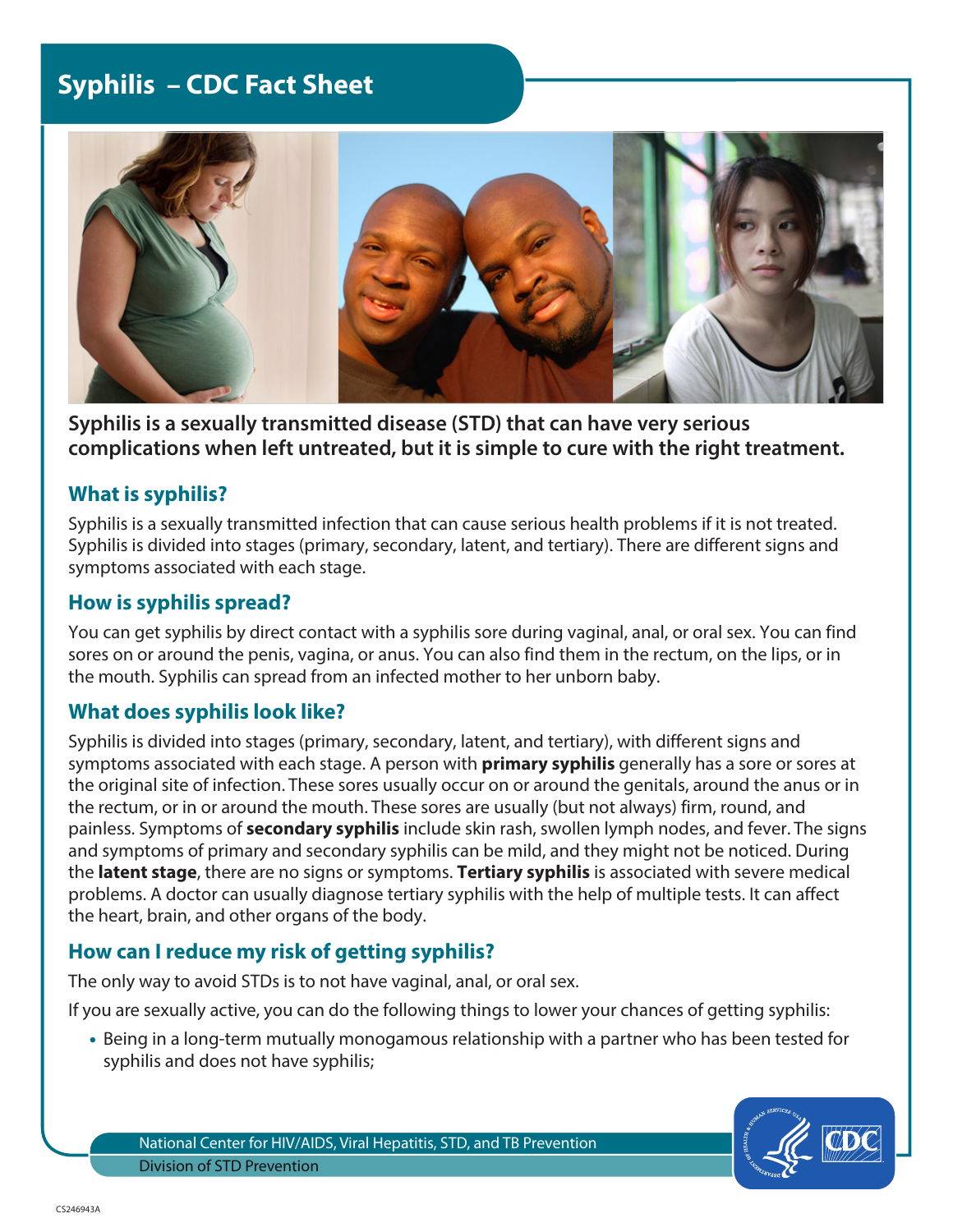• Using latex condoms, the right way, (https://www.cdc.gov/ condomeffectiveness/male-condom-use.html) every time you have sex. Condoms prevent transmission of syphilis by preventing contact with a sore. Sometimes sores occur in areas not covered by a condom. Contact with these sores can still transmit syphilis.

# **Am I at risk for syphilis?**

Any sexually active person can get syphilis through unprotected vaginal, anal, or oral sex. Have an honest and open talk with your health care provider and ask whether you should be tested for syphilis or other STDs.

- All pregnant women should be tested for syphilis at their first prenatal visit.
- You should get tested regularly for syphilis if you are sexually active and
	- o are a man who has sex with men;
	- o are living with HIV; or
	- o have partner(s) who have tested positive for syphilis.

# **I'm pregnant. How does syphilis affect my baby?**

If you are pregnant and have syphilis, you can give the infection to your unborn baby. Having syphilis can lead to a low birth weight baby. It can also make it more likely you will deliver your baby too early or stillborn (a baby born dead). To protect your baby, **you should be tested for syphilis at least once during your pregnancy. Receive immediate treatment if you test positive**.

An infected baby may be born without signs or symptoms of disease. However, if not treated immediately, the baby may develop serious problems within a few weeks. Untreated babies can have health problems such as cataracts, deafness, or seizures, and can die.

# **What are the signs and symptoms of syphilis?**



Secondary rash from syphilis on palms of hands.

# *Secondary Stage*

Symptoms of syphilis in adults vary by stage: *Primary Stage* 

During the first (primary) stage of syphilis, you may notice a single sore or multiple sores. The sore is the location where syphilis entered your body. Sores are usually (but not always) firm, round, and painless. Because the sore is painless, it can easily go unnoticed. The sore usually lasts 3 to 6 weeks and heals regardless of whether or not you receive treatment. Even after the

sore goes away, you must still receive treatment. This will stop your infection from moving to the secondary stage.

During the secondary stage, you may have skin rashes and/or mucous membrane lesions. Mucous membrane lesions are sores in your mouth, vagina, or anus. This stage usually starts with a rash on one or more areas of your body. The rash can show up when your primary sore is healing or several weeks after the sore has healed. The rash can look like rough, red, or reddish brown spots on the palms of your hands and/or the bottoms of your feet. The rash usually won't itch and it is sometimes so faint that you won't notice it. Other symptoms you may have can include fever, swollen lymph glands, sore throat, patchy hair loss, headaches, weight loss, muscle aches, and fatigue (feeling very tired). The



Secondary rash from syphilis on torso.



Example of a primary syphilis sore.